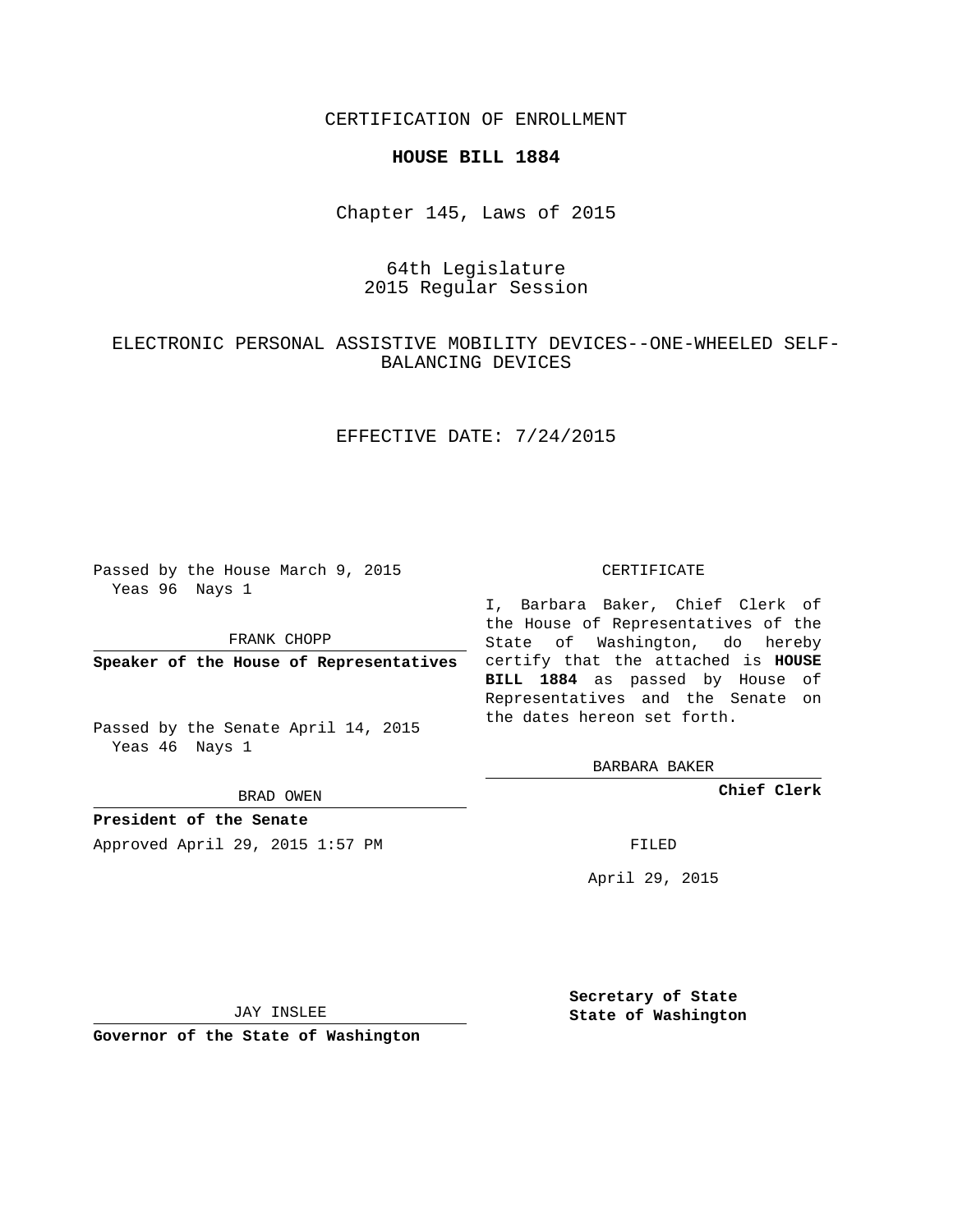#### **HOUSE BILL 1884**

Passed Legislature - 2015 Regular Session

**State of Washington 64th Legislature 2015 Regular Session By** Representatives Vick, Bergquist, Hayes, Riccelli, Orcutt, Wilson, and Pike

Read first time 02/02/15. Referred to Committee on Transportation.

 AN ACT Relating to the definition of a one-wheeled self-balancing device; amending RCW 46.04.1695; and creating a new section.

BE IT ENACTED BY THE LEGISLATURE OF THE STATE OF WASHINGTON:

 NEW SECTION. **Sec. 1.** The legislature finds that at least two companies in Washington have developed a one-wheeled device for people to use to travel from place to place. These devices are unregulated and can travel wherever and however they like. By adding these devices to the definition of an electric personal assistive mobility device, they become regulated and local communities can determine locations that are appropriate for their use.

 **Sec. 2.** RCW 46.04.1695 and 2002 c 247 s 1 are each amended to 12 read as follows:

13 Telectric personal assistive mobility device" (EPAMD) means (1) a self-balancing device with two wheels not in tandem, designed to transport only one person by an electric propulsion system with an average power of seven hundred fifty watts (one horsepower) having a maximum speed on a paved level surface, when powered solely by such a propulsion system while ridden by an operator weighing one hundred 19 seventy pounds, of less than twenty miles per hour or (2) a self-balancing device with one wheel designed to transport only one person